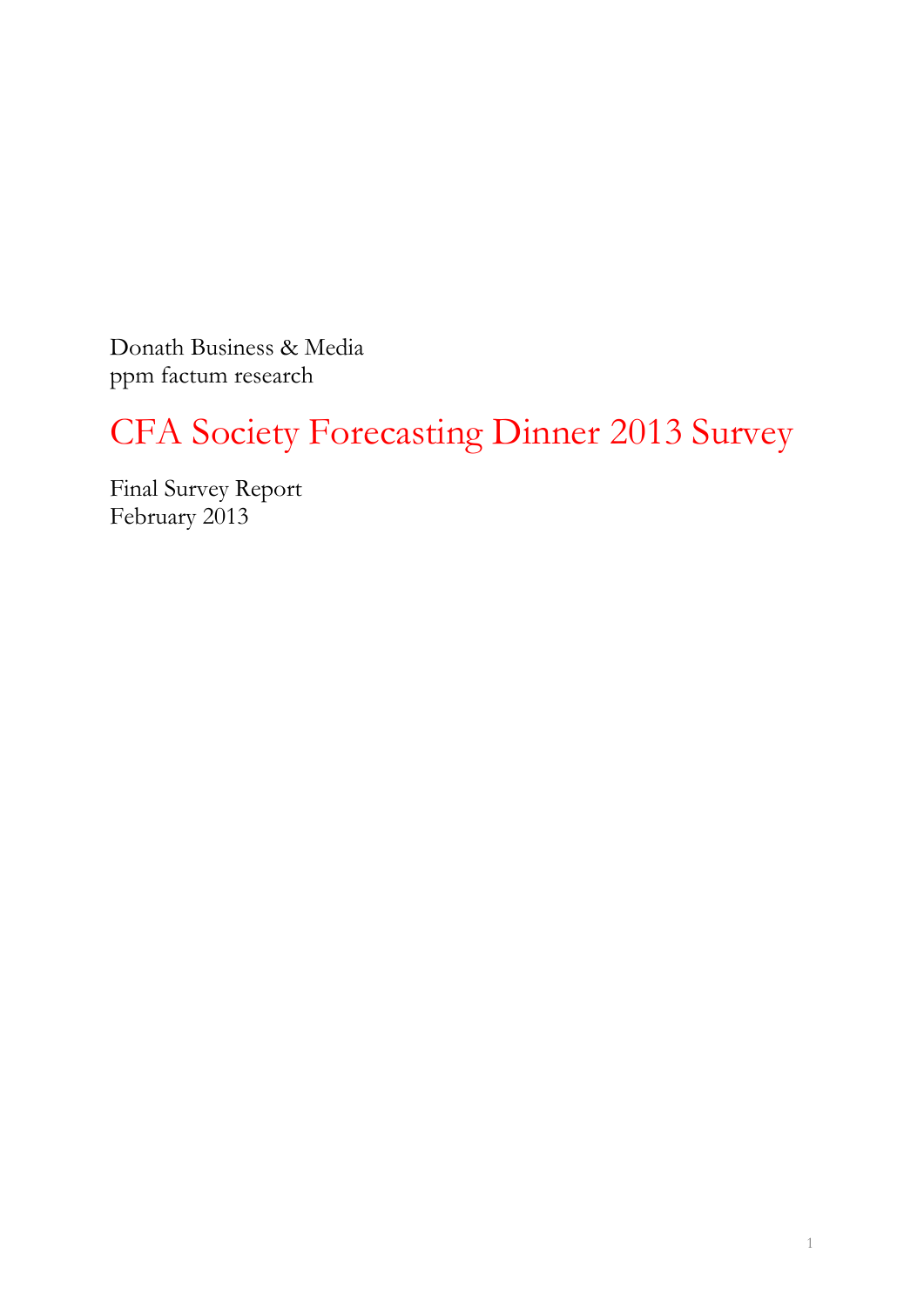Dear readers,

We hereby present you with the final report from our latest survey, which was carried out on the occasion of the CFA Society Forecasting Dinner 2013. As is the case each year, the dinner is being organized by the CFA Society Czech Republic. We again turned to Donath Business & Media and ppm factum research to gauge the views of key circles of professionals to current issues facing the Czech economy.

Our focus this year was directed toward assessment of fiscal and monetary policy, expectations regarding construction of the Temelín nuclear power plant, and the second pillar of pension reform. We also sought to views on the risks posed by unethical behavior on the domestic financial markets.

We firmly believe that the following pages will offer you some inspiring food for thought.

Marek Jindra, CFA President CFA Society Czech Republic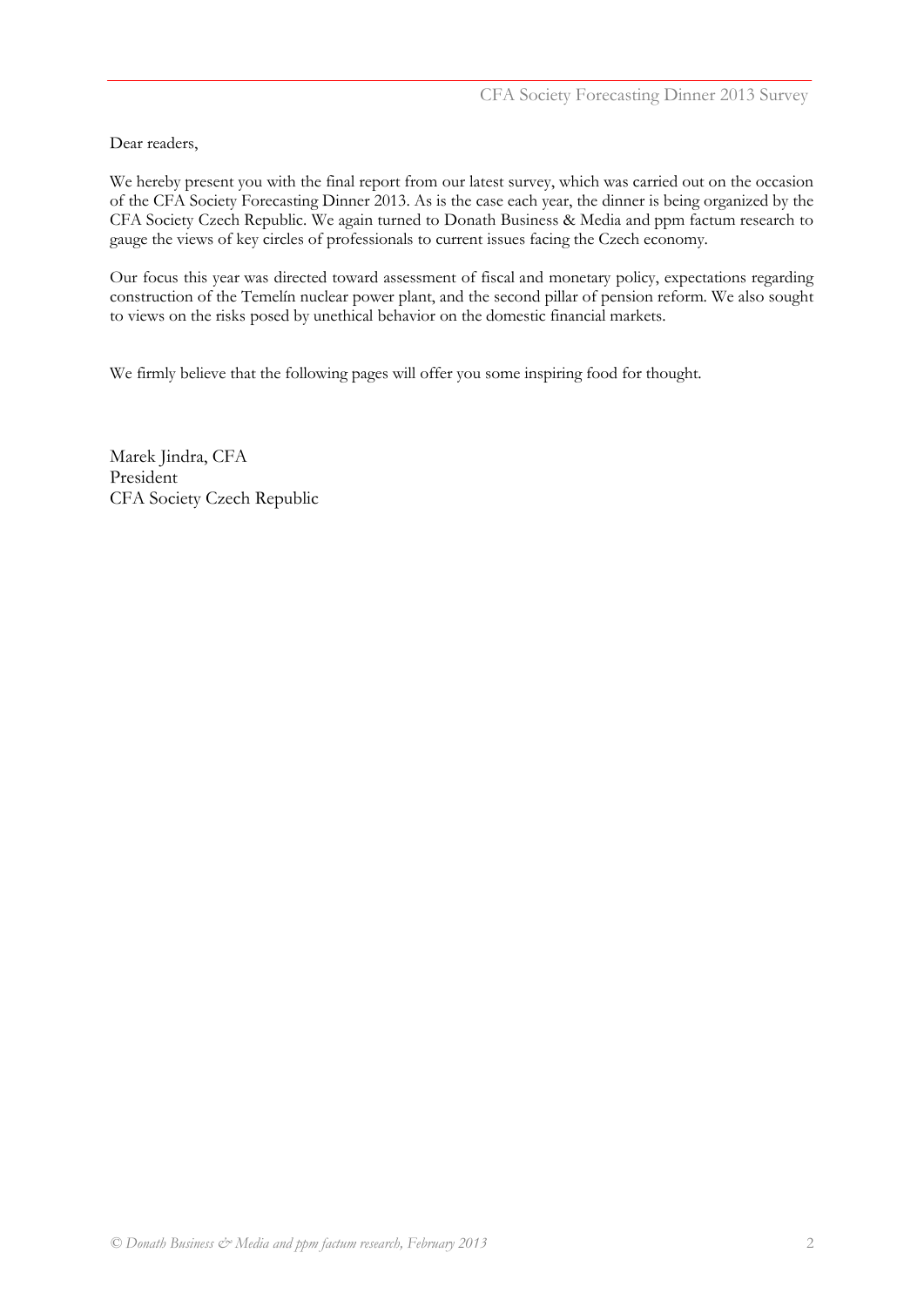## **Contents**

| Was it a good idea for the government to push through a deficit-reduction programme last        |  |
|-------------------------------------------------------------------------------------------------|--|
|                                                                                                 |  |
|                                                                                                 |  |
|                                                                                                 |  |
| Can the CNB's appeal for greater household consumption lead to a change in the behaviour of     |  |
|                                                                                                 |  |
| Are Czech banks effective in helping Czech companies succeed on foreign markets?  10            |  |
| Is the Czech government correct in arguing that membership in a European banking union          |  |
|                                                                                                 |  |
|                                                                                                 |  |
| ČEZ is preparing an investment into the construction of two nuclear blocks at Temelín. Can      |  |
|                                                                                                 |  |
| What outcome does the professional public expect for the Temelín tender?13                      |  |
| Should the Czech government provide an electricity-price guarantee for the operator of          |  |
|                                                                                                 |  |
|                                                                                                 |  |
|                                                                                                 |  |
|                                                                                                 |  |
| How many people will register for the second pillar in the first period (i.e. by 30 June 2013)? |  |
|                                                                                                 |  |
|                                                                                                 |  |
| To what extent will the following types of unethical behaviour endanger Czech financial         |  |
|                                                                                                 |  |
|                                                                                                 |  |
|                                                                                                 |  |
|                                                                                                 |  |
|                                                                                                 |  |
|                                                                                                 |  |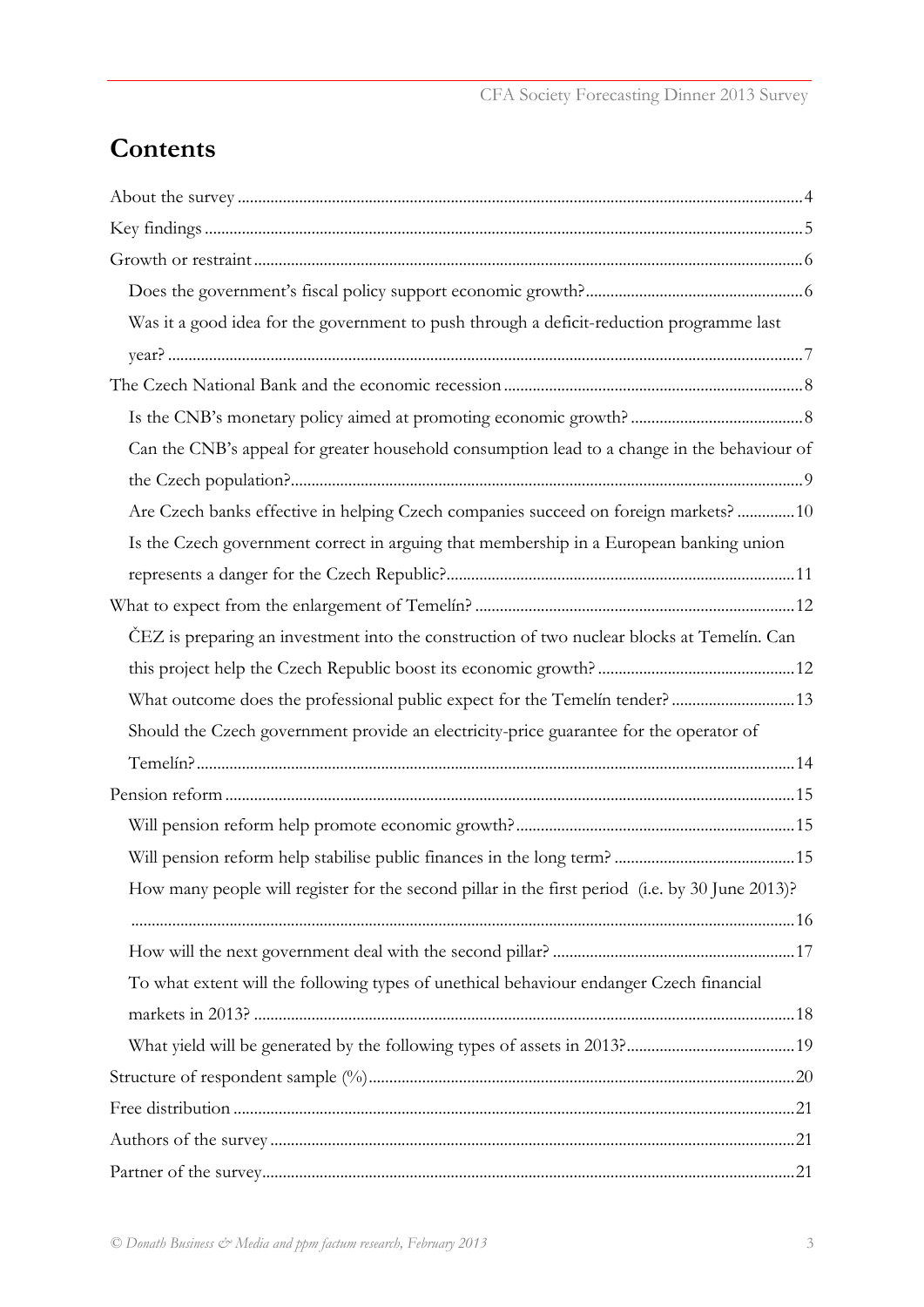<span id="page-3-0"></span>About the survey

The survey has been carried out on the occasion of the CFA Society Forecasting Dinner 2013, held as the 11th annual meeting of the CFA Society Czech Republic, an association of certified financial analysts. The event brings together leading local and foreign economic experts to discuss the economic forecasts for the coming year, under the auspices of the governor of the Czech National Bank, Miroslav Singer, who will also be in attendance.

The survey was conducted for the CFA Society Czech Republic online by Donath Business & Media and ppm factum research between 23 January and 5 February 2013 and aims to reveal the current issues facing the Czech economy, as perceived by economists and financial professionals.

The following people were invited to participate in the survey:

- **Members of the CFA Society Czech Republic and CFA Program candidates;**
- **Leading figures from the Czech business and financial sector;**
- Readers of The Fleet Sheet's Final Word electronic bulletin;
- **Journalists.**

Questions related to:

- Assessment of fiscal and monetary policy;
- **Expectations** for the Temelín enlargement and implementation of the second pillar of pension reform;
- **Levels of unethical behavior on domestic financial markets, and yields generated by various types** of assets.

**Out of 8,202 people who were addressed, 1,796 participated in the survey (i.e. a 22 % response rate).** The views of the respondents on individual questions are detailed in the next part of the report.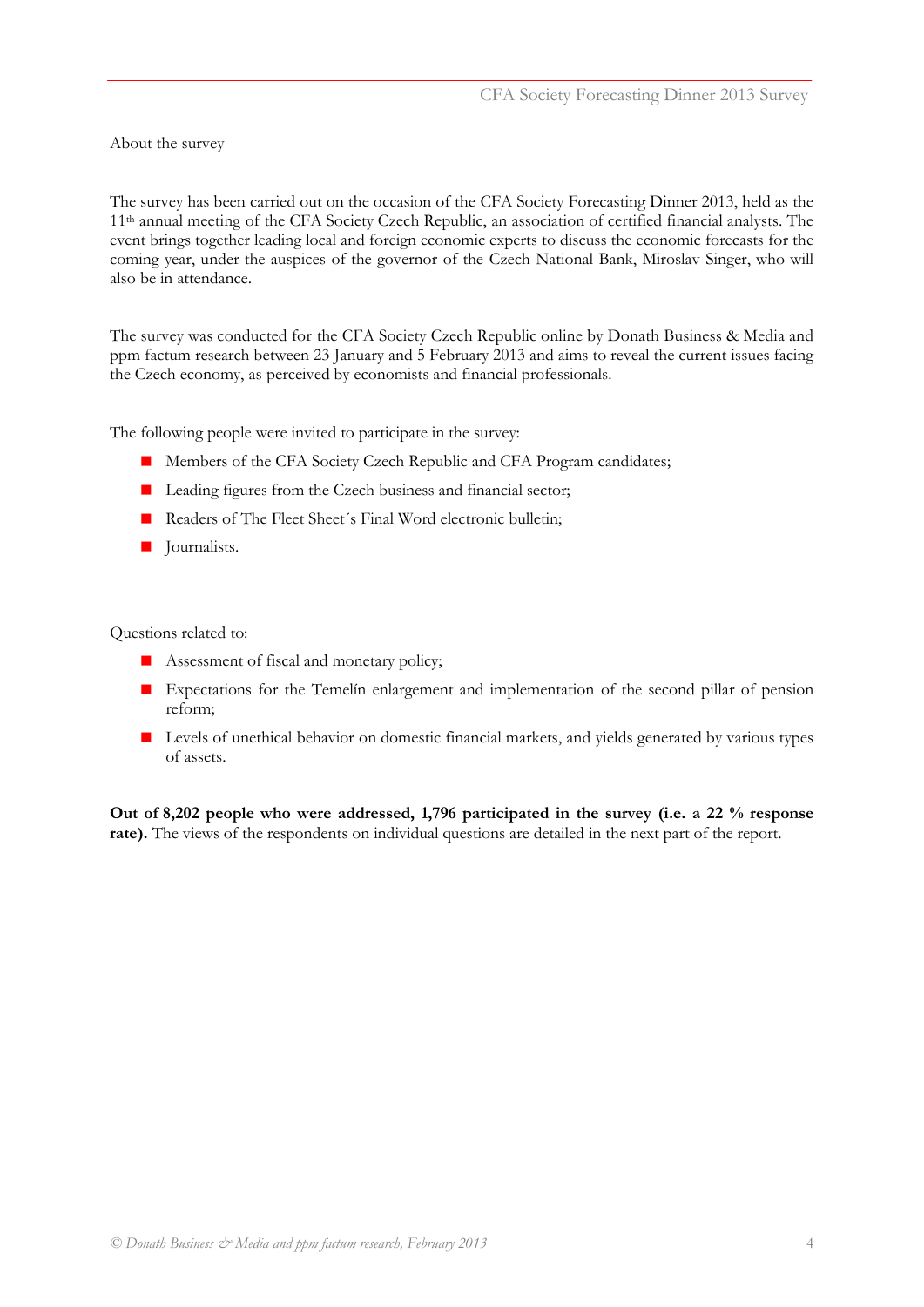### <span id="page-4-0"></span>Key findings

**The government's fiscal policy does not support economic growth. However, the decision to consolidate public finances was good.** Although 82% of the respondents do not regard fiscal policy as growth-enhancing, 80% believe it was right to push through the deficit-reduction program.

**The Czech National Bank's monetary policy creates an opportunity for economic growth, though its leaders' appeals for support for household expenditures are far from convincing.** Most respondents (61%) believe the CNB's monetary policy promotes economic growth. A great majority of the respondents (81%) also think the CNB's appeals will not bring about any change in the consumer behavior of the population. The respondents do not have a common point of view regarding Czech membership in the European banking union.

**The construction of Temelín could boost the economy. However, the government should not guarantee the price of energy.** Most respondents (59%) believe the construction of the Temelín nuclear power plant could help boost economic growth in the Czech Republic. However, experts strongly believe (69%) that the government should not guarantee the price of energy to the operator of Temelín. Almost twice as many respondents (25%) forecast that the Škoda JS/Rosatom consortium will win the tender over Westinghouse (14%).

The second pillar of pension reform is regarded with mistrust. Only 8% of the respondents expect the next government will keep the second pillar unchanged. Most (57%) believe that fewer than 200,000 people will register for the new system in the first half of 2013. Sixty-three percent of the respondents think the current pension reform lacks the potential to stabilize public finances in the long term.

**Market fraud is believed to pose the greatest risk of unethical behavior on Czech financial markets. The assets with the best yields should be precious metals and commodities.**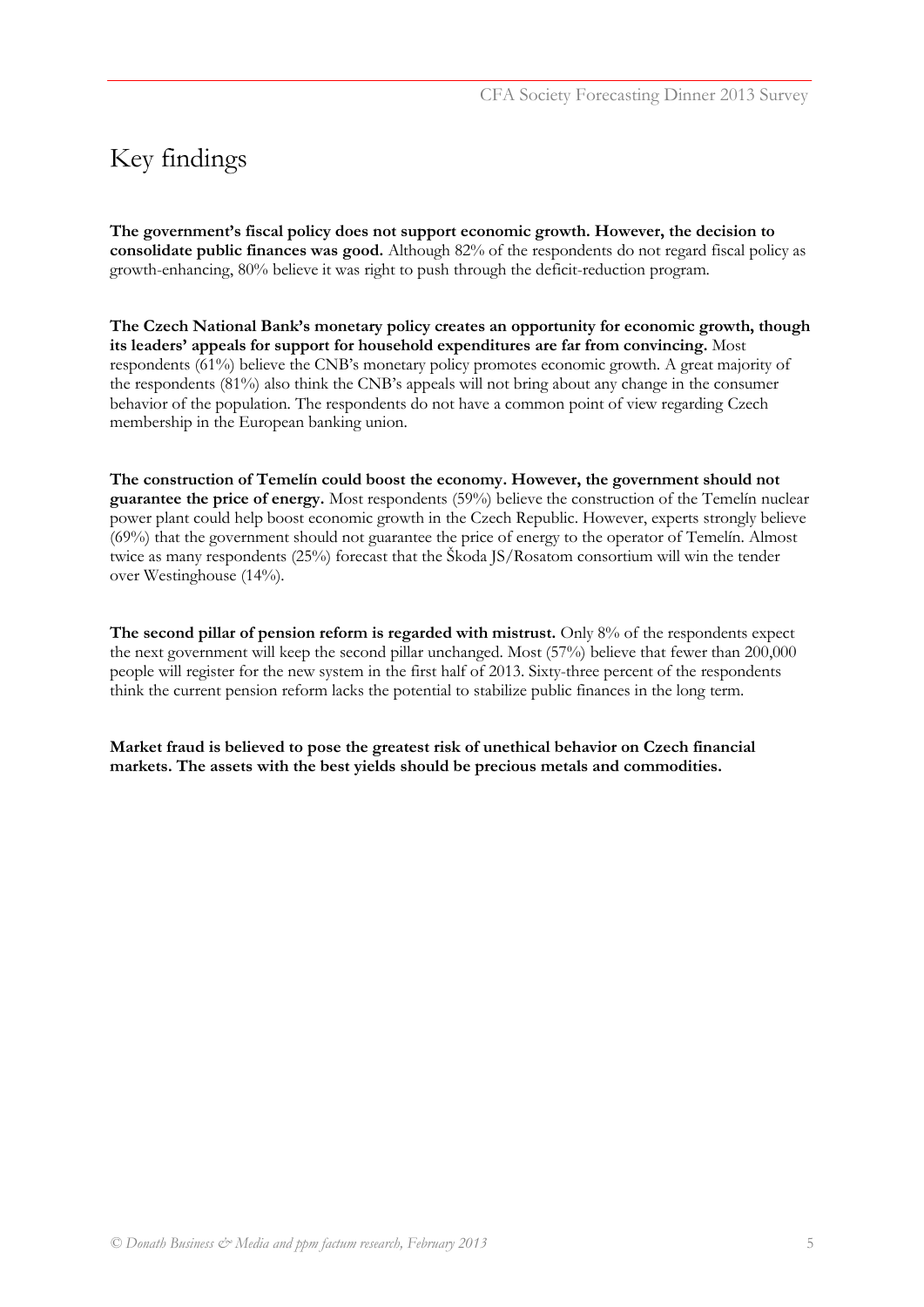### <span id="page-5-0"></span>Growth or restraint

Fiscal policy is always subject to political differences, especially in times of economic difficulties. Czech gross domestic product dropped 1.1% in 2012. We are suffering from the longest recession since 1997, when the economy also fell for four successive calendar quarters. In this unfavorable economic situation, the government has decided to continue its endeavor to cut the public deficit. Is this a wise policy?



### <span id="page-5-1"></span>Does the government's fiscal policy support economic growth?

Four-fifths of the respondents stated that the government's fiscal policy does not support economic growth. The most critical in this assessment are readers of the Final Word bulletin and journalists. On the other hand, leading managers and CFA members are the least strict. The older the respondents, the more likely they are to strongly disagree that the government's fiscal policy supports economic growth.

In circumstances when Finance Minister Miroslav Kalousek has claimed we must not keep piling up debts in order to support economic growth and that unpopular measures are necessary, this is only stating the facts. Despite this, 15% of the respondents believe the current fiscal policy promotes growth, probably in the midterm or long-term view.

We may expect the economic situation to turn positive from the second quarter of 2013 at the earliest. Even so, the year 2013 will see continued stagnation of the Czech economy. The only positive factor is exports, which have grown 4.3% in 2012.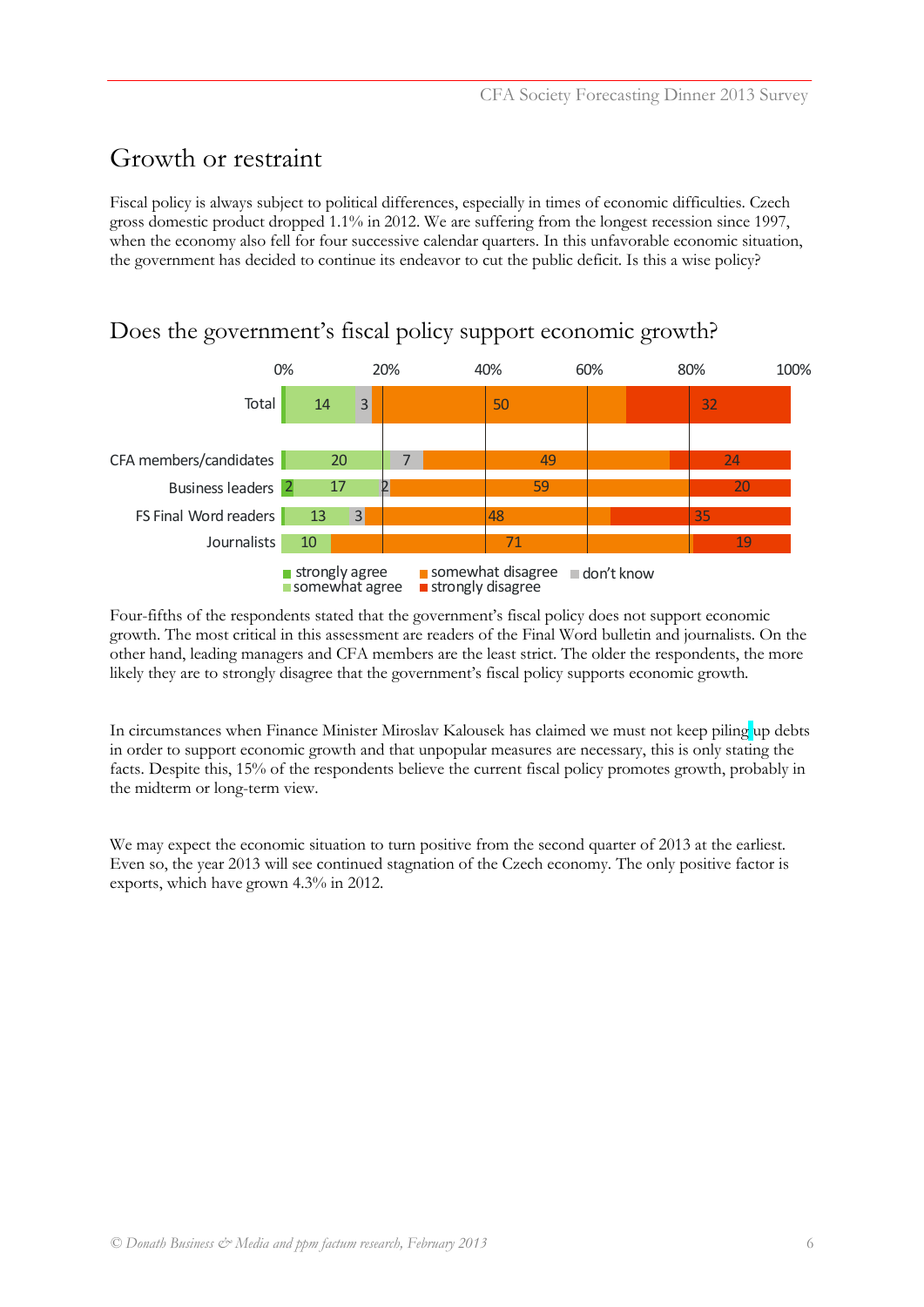

### <span id="page-6-0"></span>Was it a good idea for the government to push through a deficitreduction program last year?

Although 82% of the respondents do not regard fiscal policy as growth-enhancing, as implied from the previous question, 80% believe it was right to push through the deficit-reduction program.

CFA members and candidates and leading managers are the most convinced that this was a good idea, much less so readers of the Final Word bulletin and journalists.

The view of most respondents is similar to the opinion of the vice-president of the European Commission, Olli Rehn, who pointed out to ECOFIN ministers in his letter dated 13 February 2013 that the stability culture embodied in Europe's reinforced economic governance does not stand in the way of sound, long-term growth. Rehn, a member of the European Commission responsible for economic and monetary affairs and the euro, maintains that consistent and carefully calibrated fiscal consolidation remains necessary in Europe and creates the conditions for sustainable growth for years to come.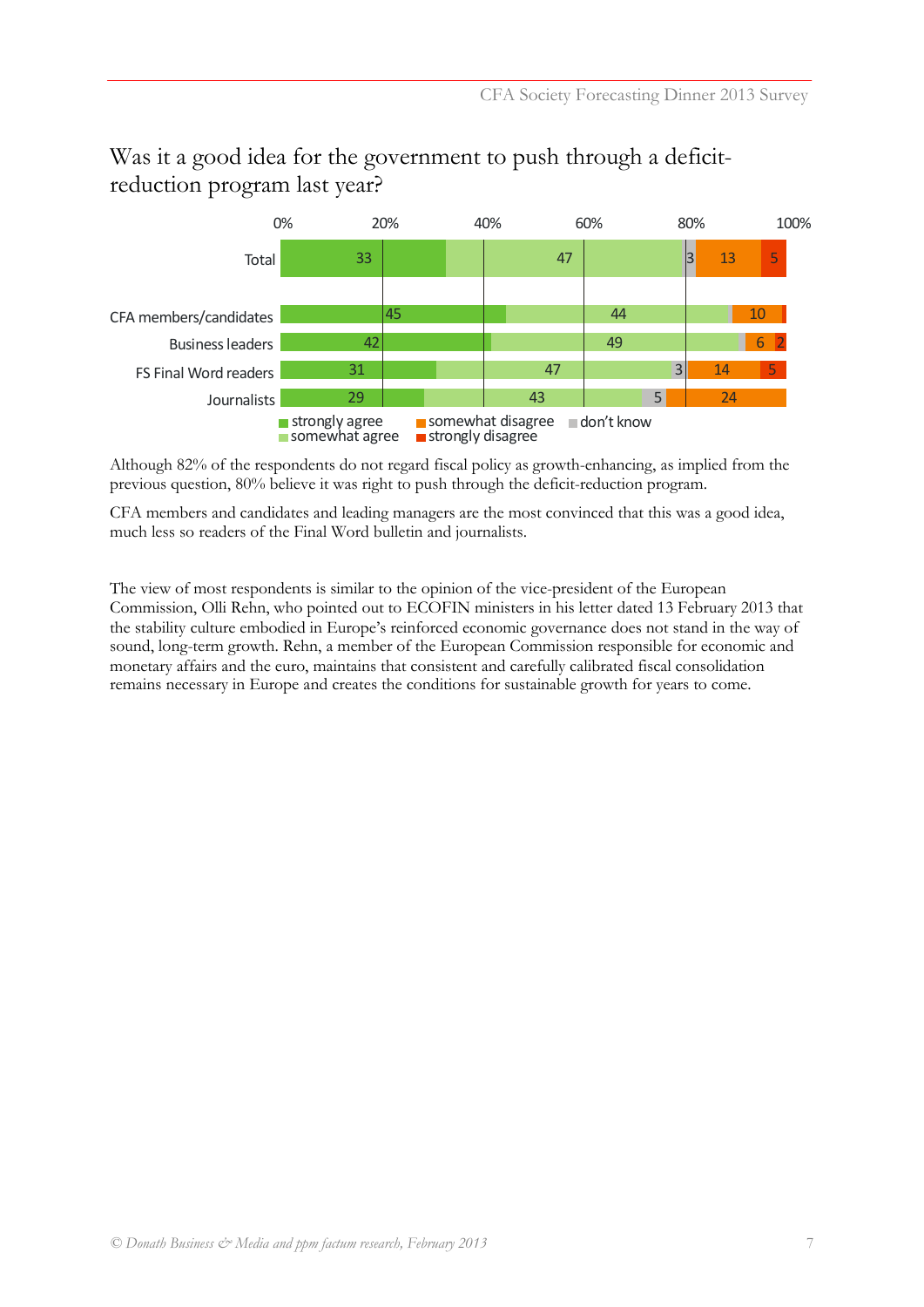### <span id="page-7-0"></span>The Czech National Bank and the economic recession

Respondents commented on the CNB's monetary policy and its calls for expanding domestic demand. We might mention that the CNB's mandate is to maintain price stability, oversee the stability of the financial system, ensure smooth circulation of money and smooth payments, and support the development of the Czech financial markets. Promotion of economic growth is not the principal objective of an independent central bank. Monetary policy is a powerful but not all-powerful instrument. Cutting rates in a time of crisis is a necessary but not sufficient condition for the recovery of economic growth. While most respondents (61%) appreciate maintaining price stability and low inflation as the CNB's continuous and valuable contribution to developing the potential for economic growth, only 12% of the respondents believe its leaders' calls for an increase in household expenditures can lead to any change in the consumer behavior of the population.



#### <span id="page-7-1"></span>Is the CNB's monetary policy aimed at promoting economic growth?

Three-fifths of the respondents believe the CNB's monetary policy is aimed at promoting economic growth. However, one-fourth of the professional public are afraid the CNB's current monetary policy will not lead to economic growth.

CFA members and candidates and the leading managers have a stronger belief that the CNB's monetary policy is aimed at promoting economic growth. Journalists are fairly optimistic regarding the CNB's activities in this area, although they express their views more reservedly – they "somewhat agree". The older the respondents, the less strongly they agree that the CNB's monetary policy is aimed at promoting economic growth.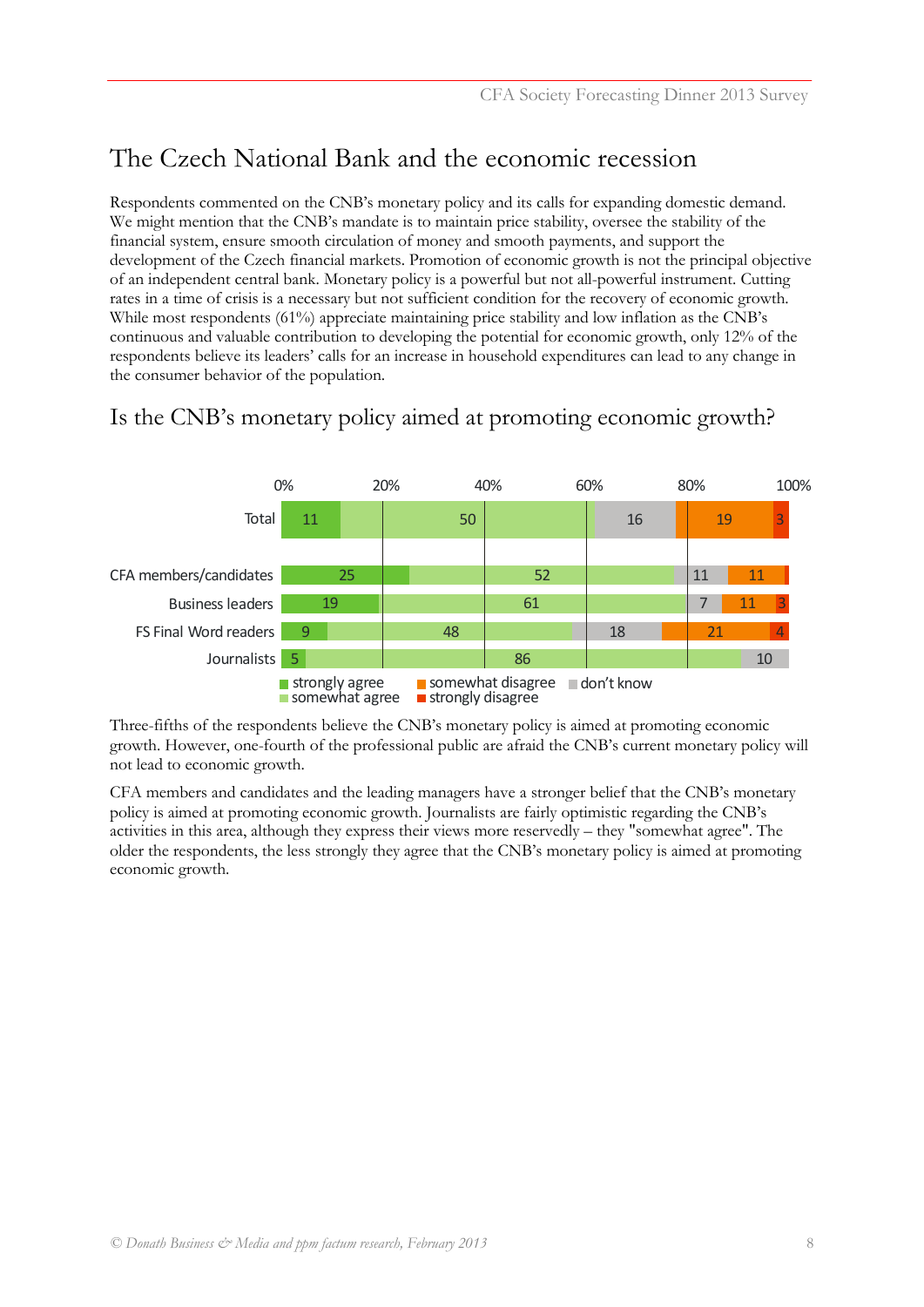<span id="page-8-0"></span>

#### Can the CNB's appeal for greater household consumption lead to a change in the behavior of the Czech population?

Words might be powerful, but this does not seem to apply when the leader of the central bank invites households to spend. Four-fifths of the respondents do not expect the CNB's appeal to affect the consumer behavior of the population. Journalists and CFA members and candidates have the least confidence in this; Final Word readers and leading managers are slightly more optimistic but still quite skeptical.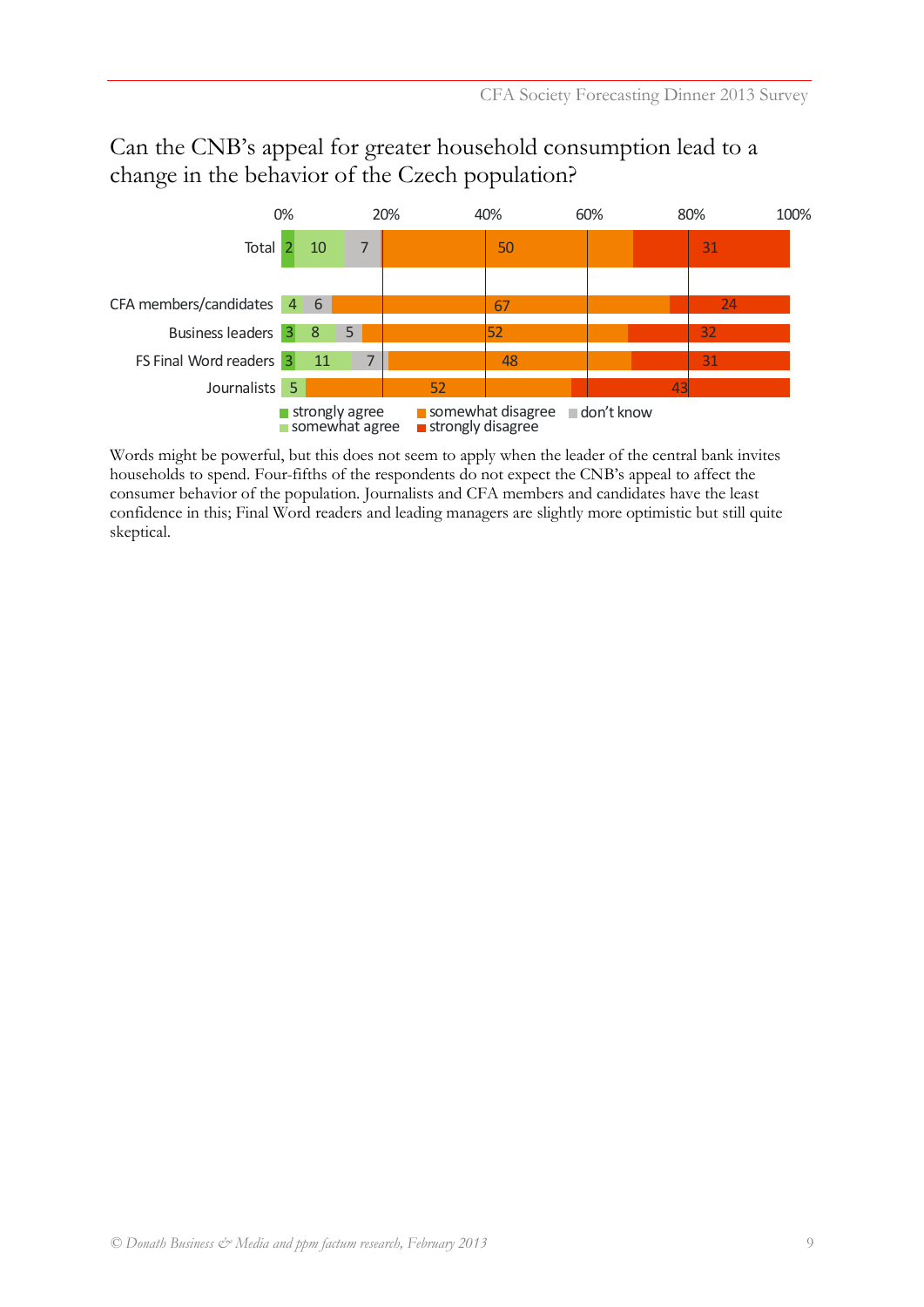

#### Are Czech banks effective in helping Czech companies succeed on foreign markets?

Foreign demand for Czech goods and services to a great extent determines the chances for an economic recovery in the Czech Republic. Success on foreign markets is not only dependent on having companies that able to stand the test of international competition, but also on the support by domestic banks.

<span id="page-9-0"></span>Fifty-eight percent of our respondents believe that Czech banks are not effective in helping Czech companies succeed on foreign markets. Only one in five experts has confidence that banks are capable of effectively helping in this respect. Interestingly, one-fifth of the experts had no answer to this question or did not wish to give one.

These results likely reflect the fact that the banks active in the Czech Republic have not been particularly effective so far in helping Czech companies (especially small and medium-sized businesses) on foreign markets, particularly with respect to the 12 priority countries as defined by the Czech Export Strategy passed by the government last year. This group of countries, including some of the "lost" markets, comprises Brazil, China, India, Iraq, Kazakhstan, Mexico, Russia, Serbia, Turkey, Ukraine, the United States and Vietnam.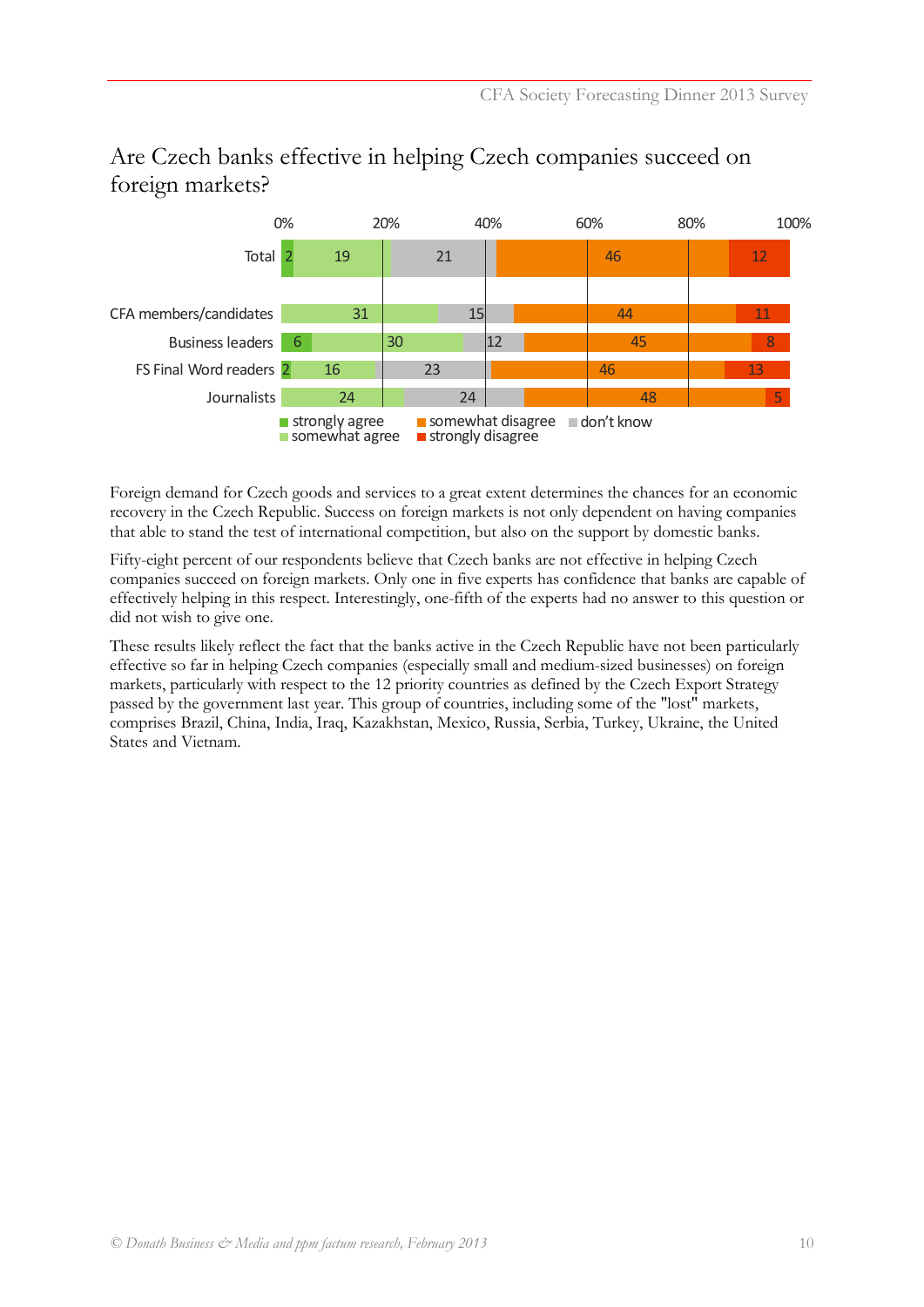

#### <span id="page-10-0"></span>Is the Czech government correct in arguing that membership in the European banking union represents a danger for the Czech Republic?

In response to the financial crisis, the EU has designed a project to establish a banking union that would introduce common deposit insurance, common supervision and a rescue fund. The banking union should be the first step toward further economic and monetary integration. The membership in the banking union is mandatory for all eurozone countries and voluntary for all other EU member states. The Czech Republic has not joined the banking union so far. At the EU summit in December 2012, the Czech Republic received guarantees that the system of common EU supervision of banks would not jeopardize the supervisory powers of the Czech National Bank or the stability of the Czech banking sector.

Forty-eight percent of the respondents disagree with the government's argument that Czech membership in the banking union represents a danger. However, the views are relatively balanced, as 37% of experts agree with the government and believe Czech membership in a European banking union poses a danger. This opinion is most frequently expressed by respondents older than 55 (59%). It reflects their concern that the system of common deposit insurance and the common framework for winding up failed banks would cause Czech banks to build up reserves and thus reduce the volume of disposable funds. As also pointed out by the CNB's leaders, there is the added danger of foreign parent companies turning their Czech subsidiaries into "branches" that would thus be no longer under the supervision of the CNB.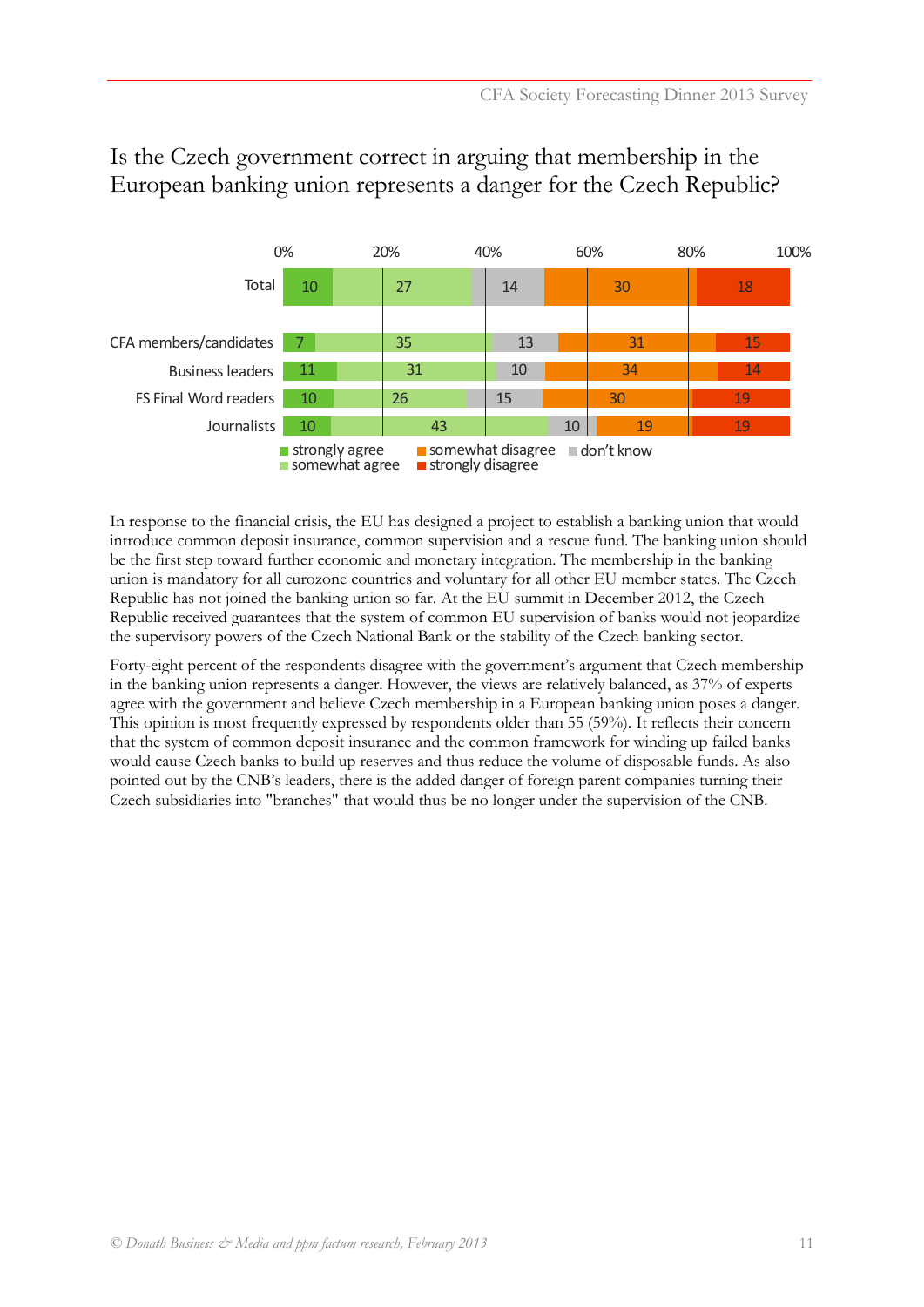### What to expect from the enlargement of Temelín?

The construction of two new units at the Temelín nuclear power plant is the biggest procurement tender in the history of the Czech Republic. There is much speculation about the recoverability of this investment and the related government guarantee. We asked our respondents about the expected outcome of the tender, the guarantee for the price of electricity and the economic impact of the whole project.

<span id="page-11-1"></span>ČEZ is preparing an investment into the construction of two nuclear blocks at Temelín. Can this project help the Czech Republic boost its economic growth?



<span id="page-11-0"></span>ČEZ is preparing an investment of an estimated CZK 150-200 billion into the construction of two nuclear units at Temelín. All the individual bidders for the contract have been trying for some time to prevail on the public that their offer opens up a unique opportunity for Czech industry. This appeal seems to have been successful. Fifty-nine percent of the respondents believe the enlargement of Temelín can boost economic growth in the Czech Republic. CFA members and candidates are fairly optimistic. Journalists are slightly skeptical. Most supporters of the construction at Temelín are 55 and older (69%); these respondents believe this move can boost economic growth in the Czech Republic. Thirty percent of the professional public does not think this project can revive the economy.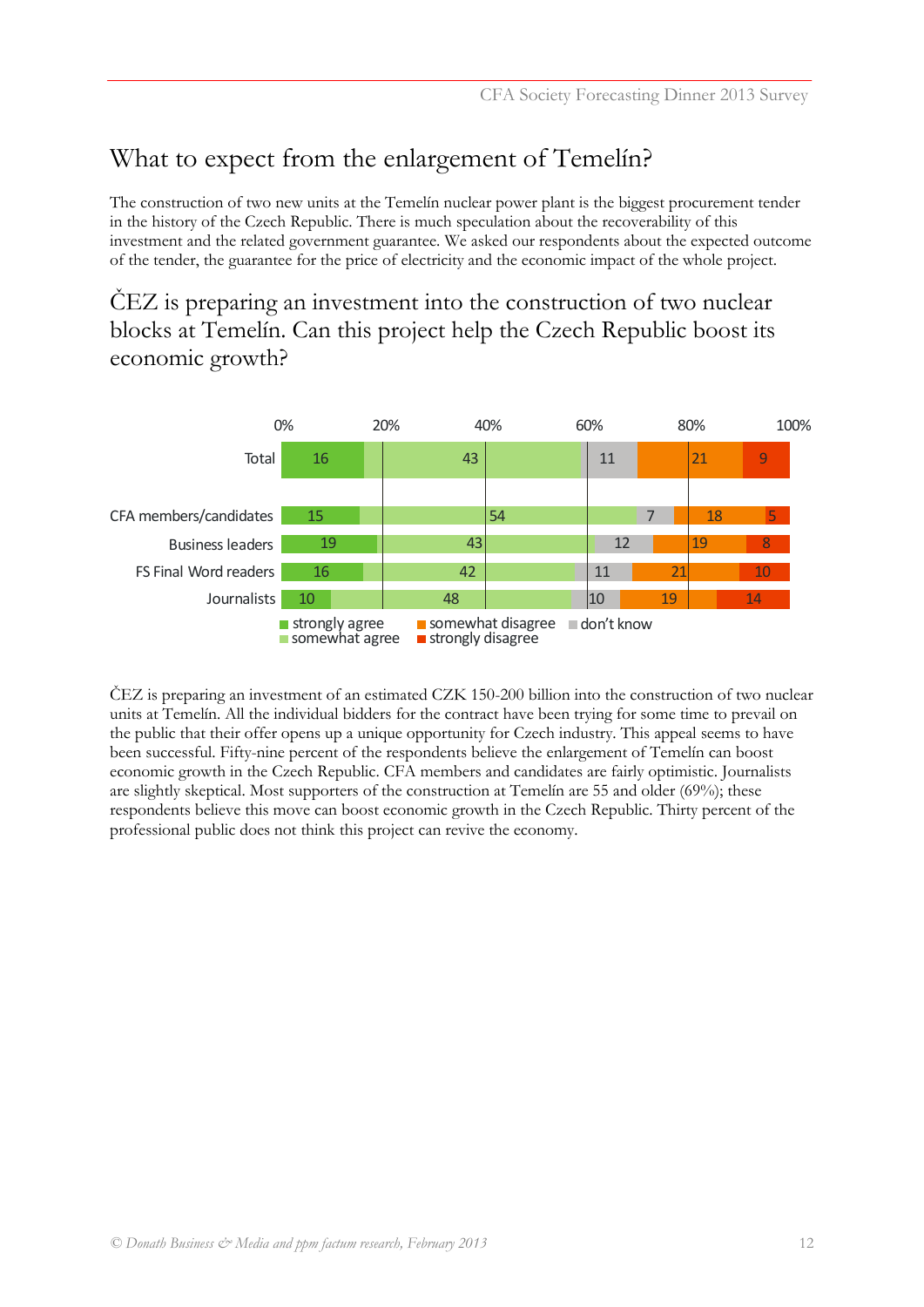14 11 9 15 19 25 31 24 25 19 5 2 4 6  $1<sub>0</sub>$ 40 41 40 40 19 16 15 23 14 33 0% 20% 40% 60% 80% 100% **Total** CFA members/candidates Business leaders FS Final Word readers Journalists

What outcome does the professional public expect for the Temelín tender?

- Westinghouse will win the contract
- Atomstrojexport/Škoda JS will win the contract
- $\blacksquare$  Areva will be successful with its challenge and will return to the bidding
- I do not know and do not dare to guess
- <span id="page-12-0"></span> $\blacksquare$  The project will not be implemented at all

Most respondents seem to pay close attention to the complicated situation surrounding the tender, which became even more intense when Areva was disqualified in October 2012. Areva's complaint was dealt with by the Office for the Protection of Competition. On 25 February it issued first-instance verdict under which by disqualifying Areva from the tender process, ČEZ did not breach the public procurement law. The United States supports the bid by Westinghouse, owned by Toshiba of Japan. Russia is lobbying for the Škoda JS – Rosatom consortium. ČEZ stated that the pre-assessment of bids shall be completed by the end of February and that the winner shall be announced in September.

Two-fifths of the respondents do not dare to guess the outcome of the Temelín tender. One in seven believes the project will not be implemented at all; this opinion is most often expressed by journalists and leading managers. The professional public is more of the opinion that Atomstrojexport / Škoda JS will win the tender (25%). Fourteen percent think Westinghouse will be the winner; however, the older the respondents, the less they believe that Westinghouse will win.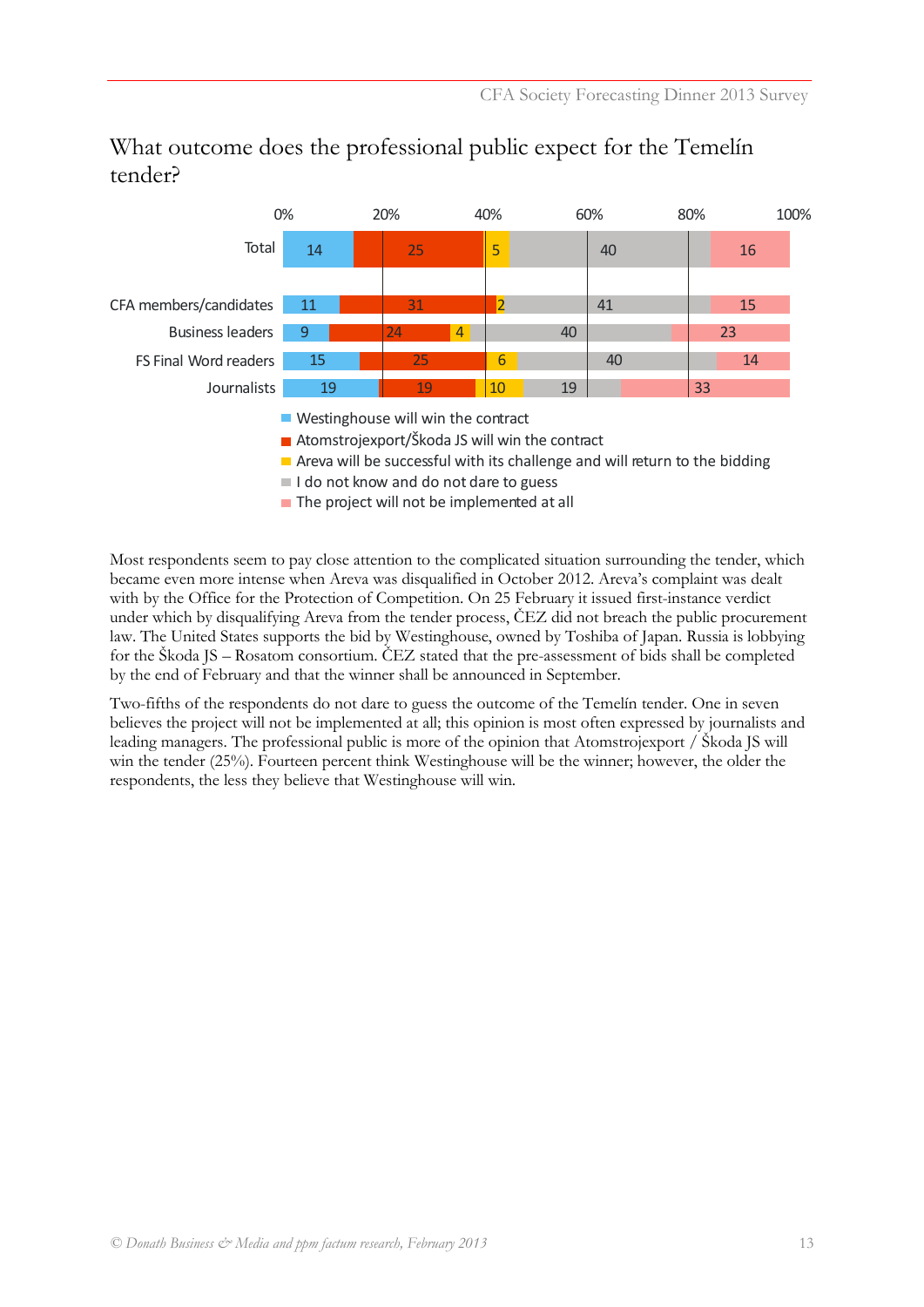

#### <span id="page-13-0"></span>Should the Czech government provide an electricity-price guarantee for the operator of Temelín?

The professional public strongly believes the government should not guarantee the price of electricity to the operator of Temelín (69%). Two-fifths of the respondents "strongly disagree" with a price guarantee. The guarantee is firmly opposed by journalists, CFA members and candidates as well as respondents between 35 and 44 years of age (79%). Only one-fifth of the respondents are in favor of the price guarantee. There are more supporters of the guaranteed price among Final Word readers and respondents who are 55 and older (27%).

The current views of most respondents were undoubtedly affected by the affair concerning the guaranteed price of electricity produced by solar power plants. Moreover, it would not be easy to defend a government guarantee for the price of the electricity generated in Temelín before the European Commission.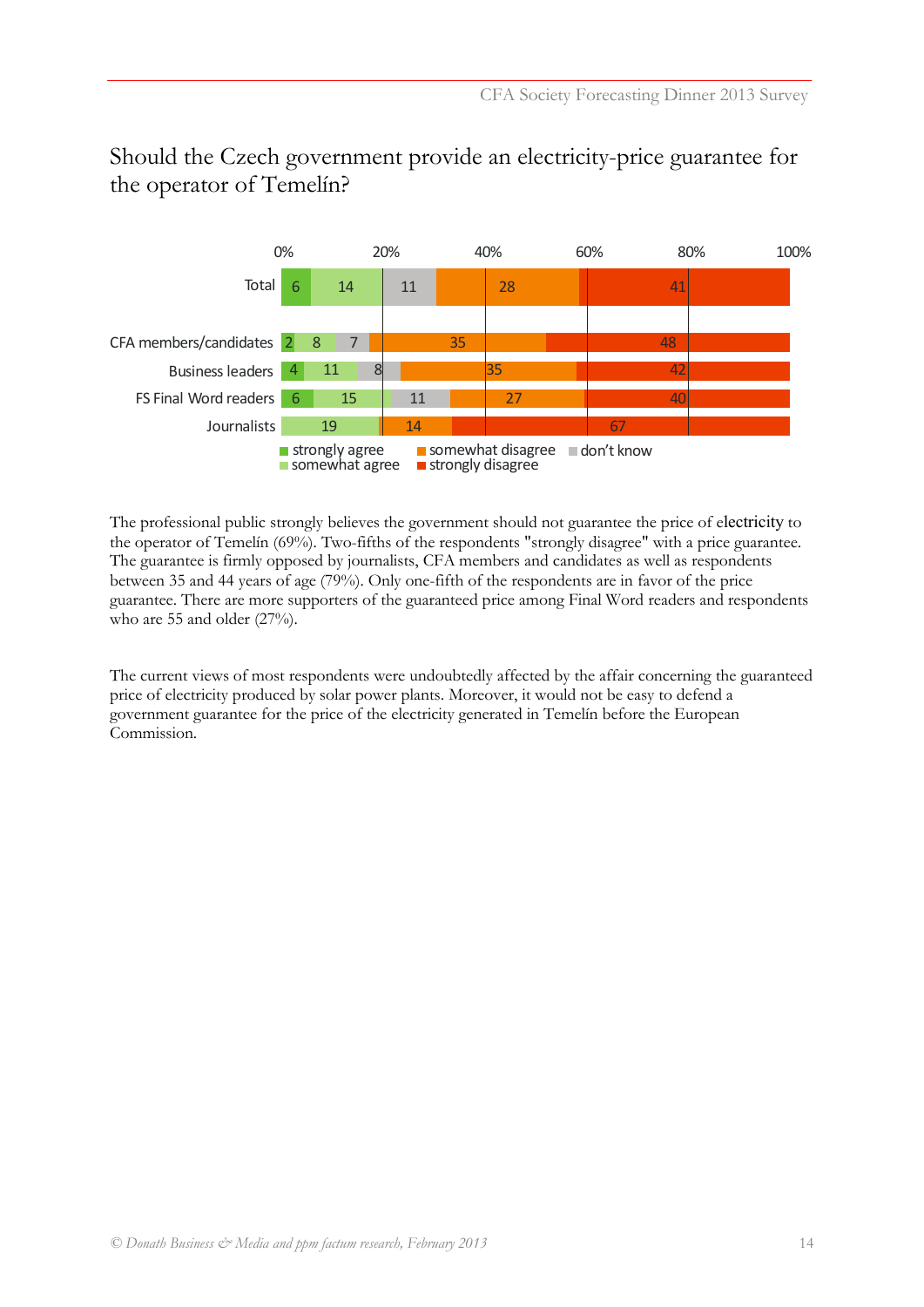### <span id="page-14-0"></span>Pension reform

On January 1, pension reform moved to the next phase. People over the age of 35 now need to make a decision by the end of June about whether to register for the second pillar managed by private pension funds. We asked what macroeconomic impact this reform measure might ahve and how much interest the second pillar will attract.

#### <span id="page-14-1"></span>Will pension reform help promote economic growth?



Most financial analysts, leading local and foreign economic experts, and top managers are convinced that the current pension reform lacks the potential to boost economic growth (73%). This opinion is even stronger among journalists.

<span id="page-14-2"></span>The professional public has little trust in the capability of pension reform to boost economic growth (15%). Slightly more optimism was expressed by CFA members and candidates (26%).

### Will pension reform help stabilize public finances in the long term?



Most respondents believe the current pension reform lacks the potential to stabilize public finances in the long term (63%). This opinion is especially strong among the journalists.

One-fourth of the professional public regards pension reform as a factor that may help stabilize public finances in the long term. This opinion was given most often by CFA members and candidates and least often by Final Word readers. The older the respondents, the less they believe pension reform can stabilize public finances.

It remains a fact that the number of people who are economically active and contribute to the pensions of current pensioners is declining. The pension account has been in the red for four years, and last year's deficit was CZK 49.4 billion. As of today, the ratio is one pensioner to 1.8 people who are economically active and pay social security contributions. Unless the system is adjusted, this will be about 1.2 in 2050.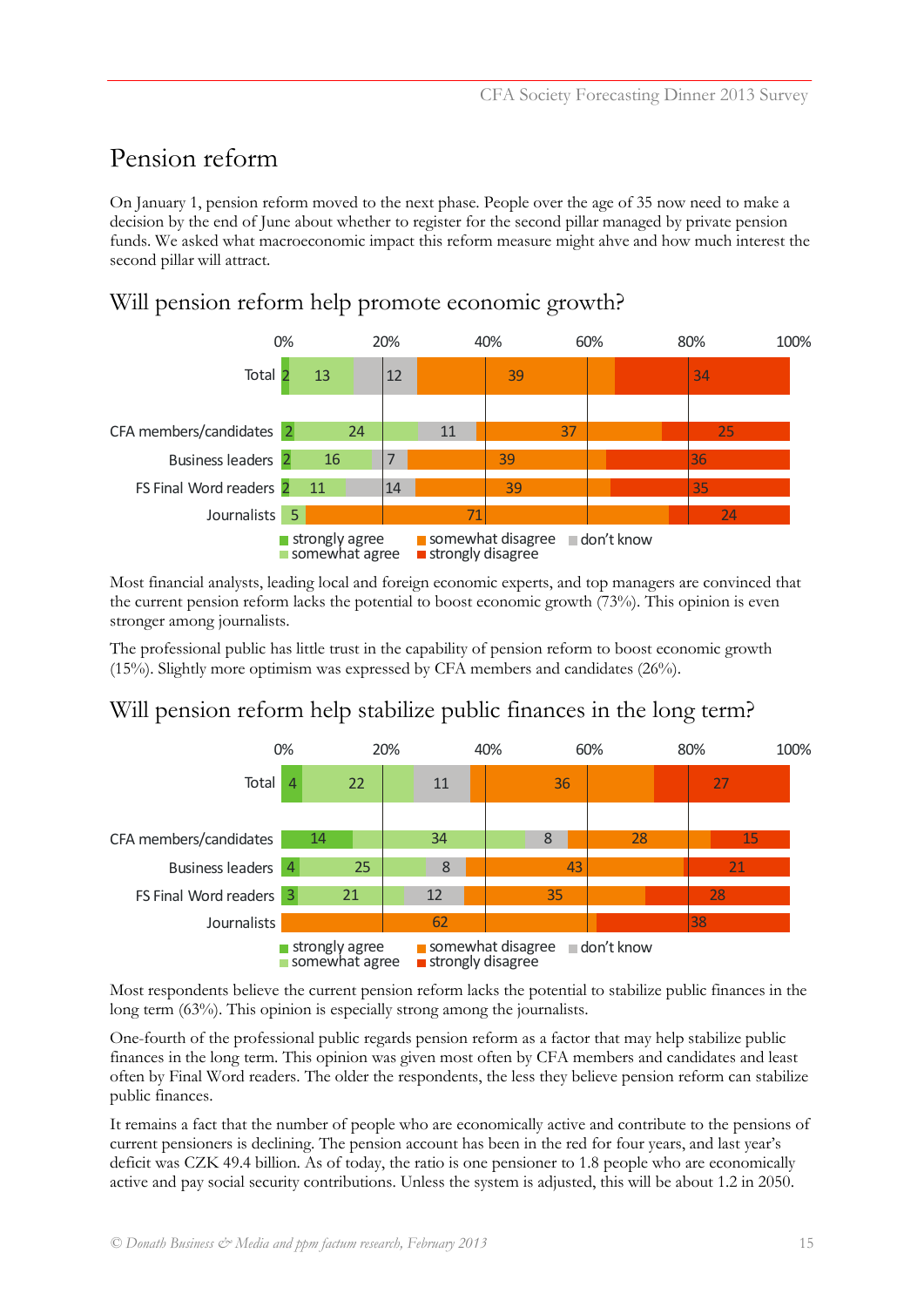

### <span id="page-15-0"></span>How many people will register for the second pillar in the first period (i.e. by 30 June 2013)?

By the end of the first half of 2013, everyone who is of working age may register for the second pillar. After 30 June 2013, when the first period is complete, only people up to 35 will be allowed to join. There are about 1.3 million people over the age of 35 in the Czech Republic who must decide by the end of June 2013. The decision is irreversible; once registered, one may not leave. Only 7,300 people registered for the second pillar as of mid-February. However, the Association of Pension Funds of the Czech Republic believes this number will grow to half a million by the end of the first half of this year.

The average estimate of the number of people who will join the second pillar by 30 June 2013 is 193,000 (i.e. nearly 15% of people who are to decide by that time). Two-fifths of the professional public assumes it will be fewer than 100,000 people. Fifty-six percent of the respondents expect it will be fewer than 200,000.

CFA members and candidates estimate a higher number of participants, 277,000 people on average. Final Word readers are less optimistic; they expect 183,000 people to join on average. The older the respondents, the more significant the drop in the number of persons they expect to register for the second pillar by 30 June 2013.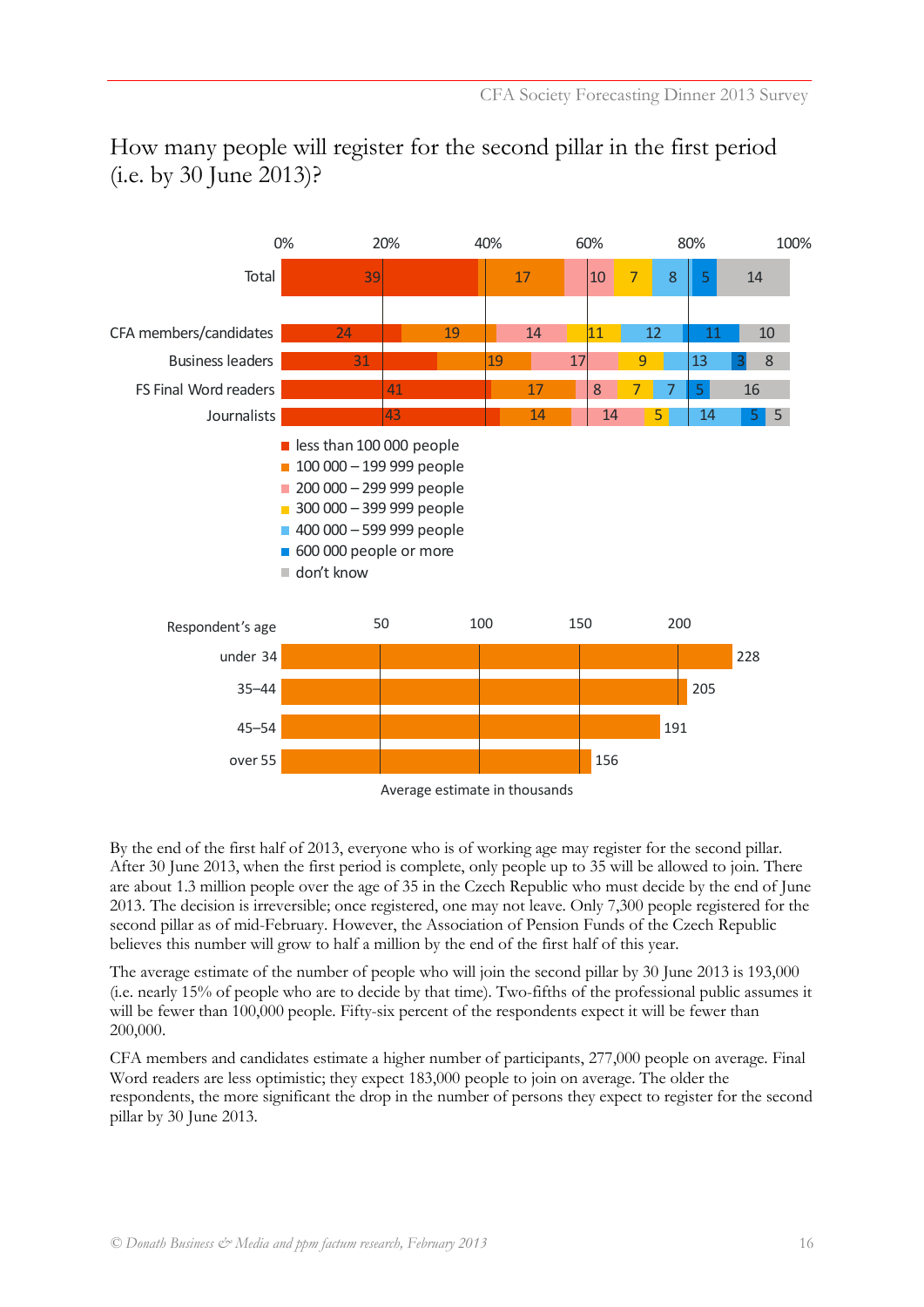

#### How will the next government deal with the second pillar?

Responses to this question clearly reflect the fact that in Hungary, Poland and Slovakia a similar system was subject to major changes implemented by post-reform governments. Also, the ČSSD has tried to delay pension reform, and although it has not been successful, it is determined to stop it as soon as it gets the opportunity.

<span id="page-16-0"></span>One-third of the respondents believe the next government will effectively stop the second pillar. One-half of the professional public expects that, after making certain changes, the government will continue to motivate people to invest in their pension savings. Eight percent of experts assume the next government will leave the second pillar as it is. There are no great differences among individual groups of respondents.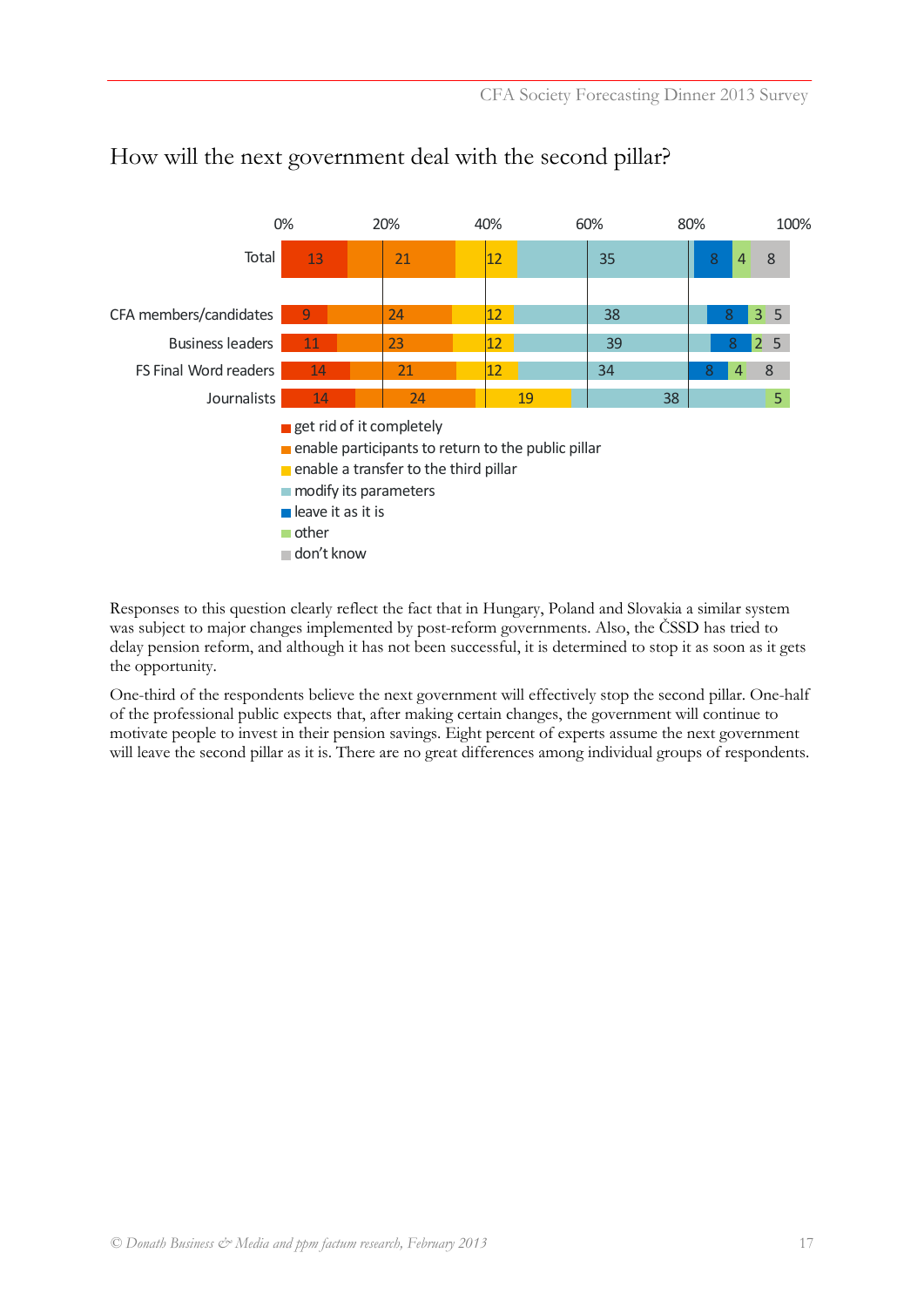## Dangers to the Czech financial markets and asset yield

The following two questions, which concern the risks to financial markets and the yield of various types of assets, were borrowed from the annual survey conducted by the CFA Institute, which aims to assess investor sentiment on the world markets. We do not have the survey results from previous years in order to evaluate the outcome; however, we will have them available next year.

#### <span id="page-17-0"></span>To what extent will the following types of unethical behavior endanger Czech financial markets in 2013?



The respondents assessed the risk of unethical behavior in the following areas:

- Market fraud: insider trading or other abuses of confidential information
- Financial advisers: improper practices in the sale of financial products
- Investment management: inappropriate compensation structures favoring investment managers at the expense of clients
- Financial reporting: lapses in the honesty and integrity of financial reporting in general
- Market-trading practices: use of such things as dark pools and high-frequency trading
- Derivatives: improper use or disclosure of financial derivatives by financial firms

The respondents have concluded that in 2013 Czech financial markets will be most endangered by market fraud.

The risk of improper practices by financial advisers and the risk of inappropriate compensation structures favoring investment managers at the expense of clients follow by a narrow margin. Next are lapses in the honesty and integrity of financial reporting, again by a small margin. CFA members and candidates and leading managers are more optimistic than the respondents as a whole regarding all types of risks except for the danger posed by financial advisers. About twice as many of them (compared with the respondents as a whole) believe unethical behavior in these areas will not endanger the Czech financial markets at all.

Scandals have lately erupted even on well-established financial markets. Some banks have cheated when fixing the LIBOR London reference rate; others violated financial sanctions against Iran, and yet others took part in money-laundering in Mexico. This unethical behaviour was committed by major banks, which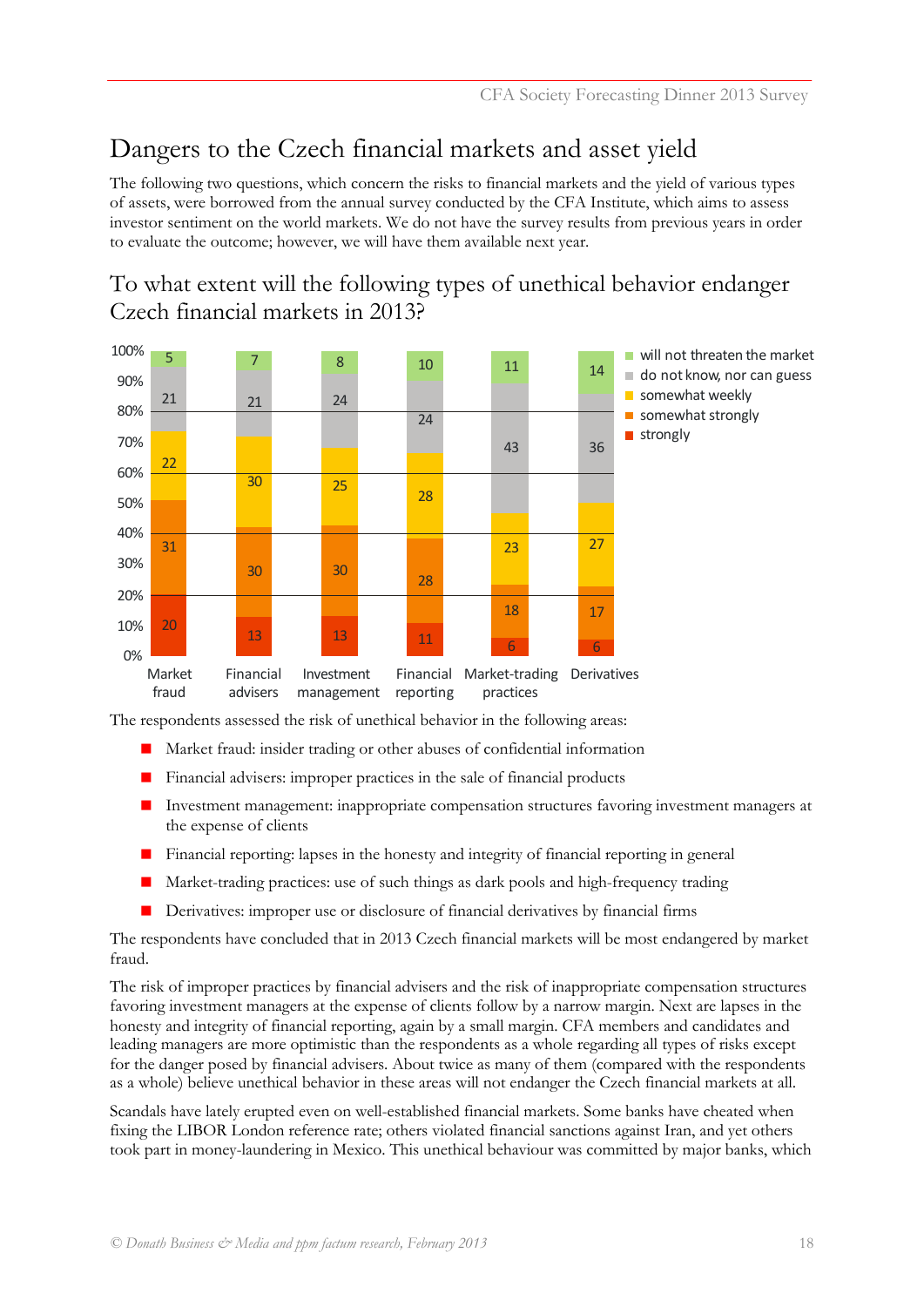strengthened the position of those politicians and regulators who believe some banks have not only become too big but also too complicated to regulate.



#### <span id="page-18-0"></span>What yield will be generated by the following types of assets in 2013?

Most respondents expect positive yields from precious metals and commodities. Shares are not far behind.

The professional public has the lowest expectations for bonds and money-market instruments. Results obtained by the CFA Institute for the year 2013 worldwide show especially high expectations for shares that beat precious metals. Asia and Oceania express the greatest optimism for the rise of shares.

Our respondents foresee the highest yield from precious metals. It is worth mentioning that in mid-February 2013, the price of gold fell to under USD 1,600 per troy ounce for the first time in six months. In anticipation of economic recovery, investors purchased other assets. Some investors, however, remain optimistic about the long-term forecast for the yellow metal. They believe the world's economic issues have not been solved and that a new inflation wave may again push the price of gold higher.

Regarding commodities, prices went up in January 2013 after a long period. The commodity index DJ – UBS gained 2% this month. The U.S. stock index S&P 500 gained 6% in January 2013, jumping to its highest level since 2007.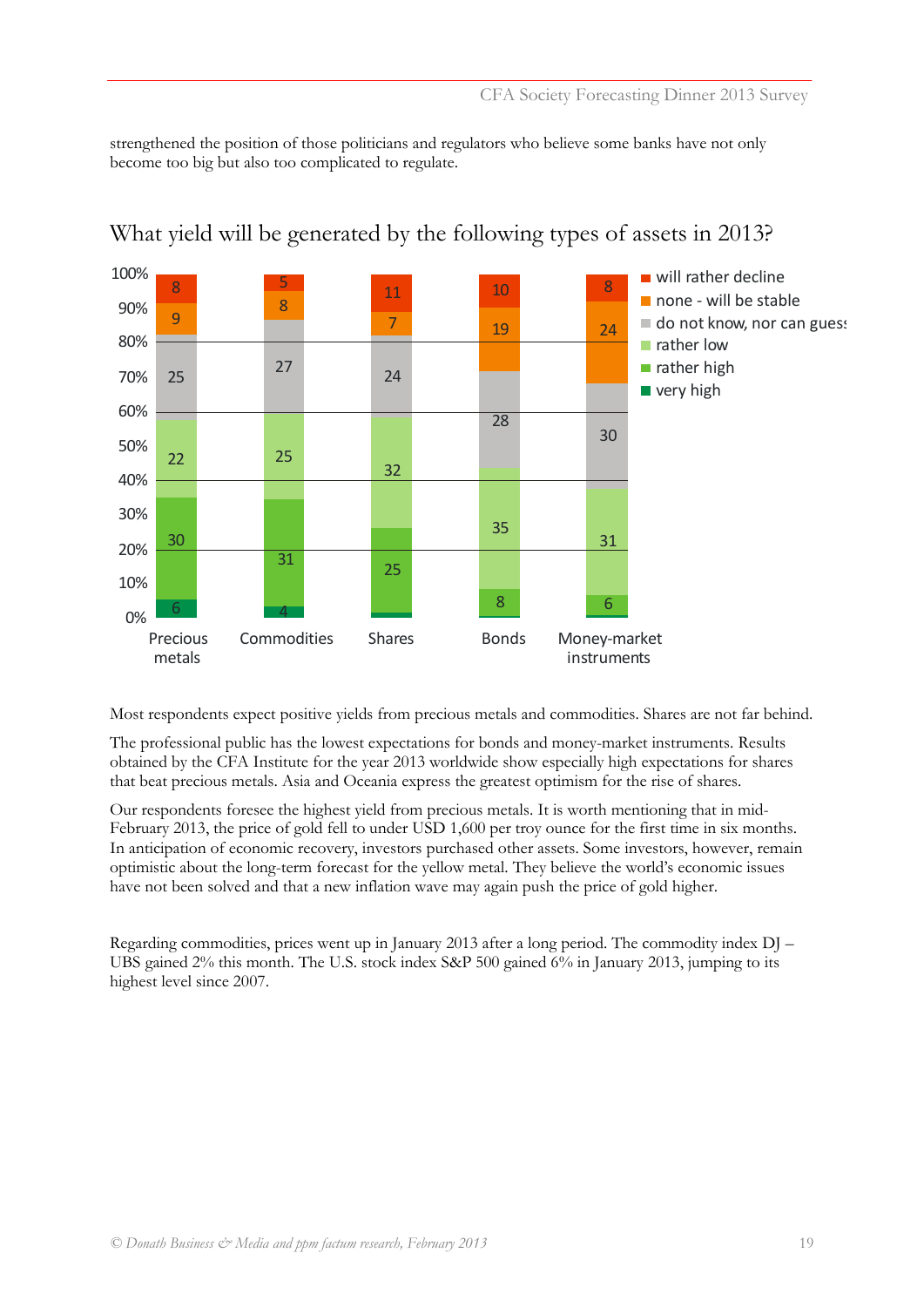#### <span id="page-19-0"></span>Less than 25 ■ 25–34 ■ 35–44 45–54 ■ 55 and over ■ No answer **Executive (top management) Middle management Regular professional** Independent consultant/entrepreneur ■ Owner/Partner **Other** ■ No answer ■ CFA members/candidates **Business leaders FILM** FS Final Word readers **Journalists** 79% 21% 10% 7% 10% 12% 20% 21% 20% 25% 15% 2% 13% 24% 13% 7% 1%

### Structure of respondent sample (%)